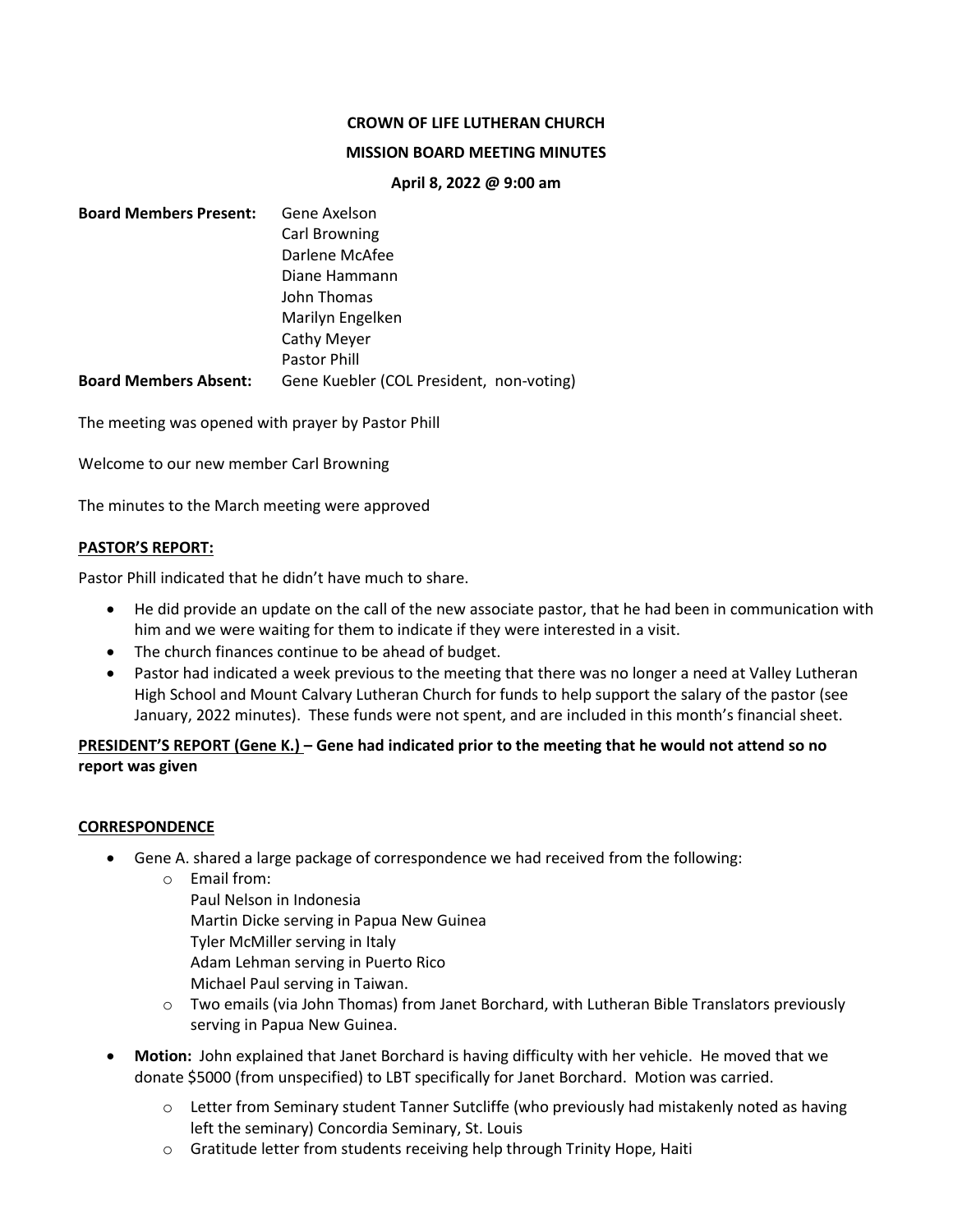- $\circ$  Letter from Mission of Christ Network (Adam & Annett Lee in Saxony, Germany) along with a letter from Pastor Vern Ermeling requesting a donation to help, they are housing two Ukrainian women and their families.
- **Motion:** Gene moved that \$2000 be sent (from unspecified) to specifically help in the housing of the Ukrainian families. Motion was seconded and carried.
	- o Package from Christ's Care for Children: Kenya/Project 24 Gene raised a concern that resentment of siblings could be an issue within families of students sent to facilities in this program.

**Action:** Pastor Phill agreed to call Jenifer (coordinator for the project in St. Louis) and have a conversation with her about the program and Gene's concerns.

## **FINANCIAL / BUDGET REPORT**

Darlene presented the Financial report.

Note: It was clarified later in the meeting that the update she provides at the beginning of each monthly meeting will show the current status, including checks that have been written.

## **OLD BUSINESS:**

**Duties & Responsibilities** --The discussion regarding the "Board for Missions" section of the Crown of Life Organizational Manual (see attachment to February, 2022 minutes) was tabled again, but Diane had a couple of questions that she posed for consideration when the subject was discussed:

• Is it possible for the Mission Board to be a mission within the church? Example, the newly formed Care Team will be helping members of COL, where will their funds come from? Could they be funded by funds from the Mission Board?

Clarification: For the benefit of the newer members of the board, it was explained that all of the funds shown on the Budget sheet, with the exception of the Dedicated Funds, Memorial Fund & the Mission Development Fund are part of the annual budget. We spend the "unspecified" first because that will go away at the end of each year if not used.

The Dedicated Funds are from specific donations outside of the budget, they do not go away. The Memorial Funds are monies that have come in as memorial contributions in memory of a deceased member of the congregation. They are not ours to spend, but the Mission Board has the responsibility to specify their use (though recommendations to the Church Council) "for the building up of this parish".

- Another possible use of the Memorial Funds would be flower containers.
- Diane's second question, regarding the Duties & Responsibilities: What about speakers? Are we the group that coordinate speakers? A: There is no regular process, but we can suggest, especially if we know they will be coming to town.
- Diane's final question: How can a congregation be responsible for "determining the need for new congregations to be formed in our geographic area"? Isn't that the Circuit or District? Pastor Phill agreed that it seems to be beyond a specific congregation to determine, and it is much harder now than it was in the past.

John Thomas offered the following recommendation based on his past experience: If/When we get to the point that we are looking for land or a location, be sure the Church Council is on board and in agreement!